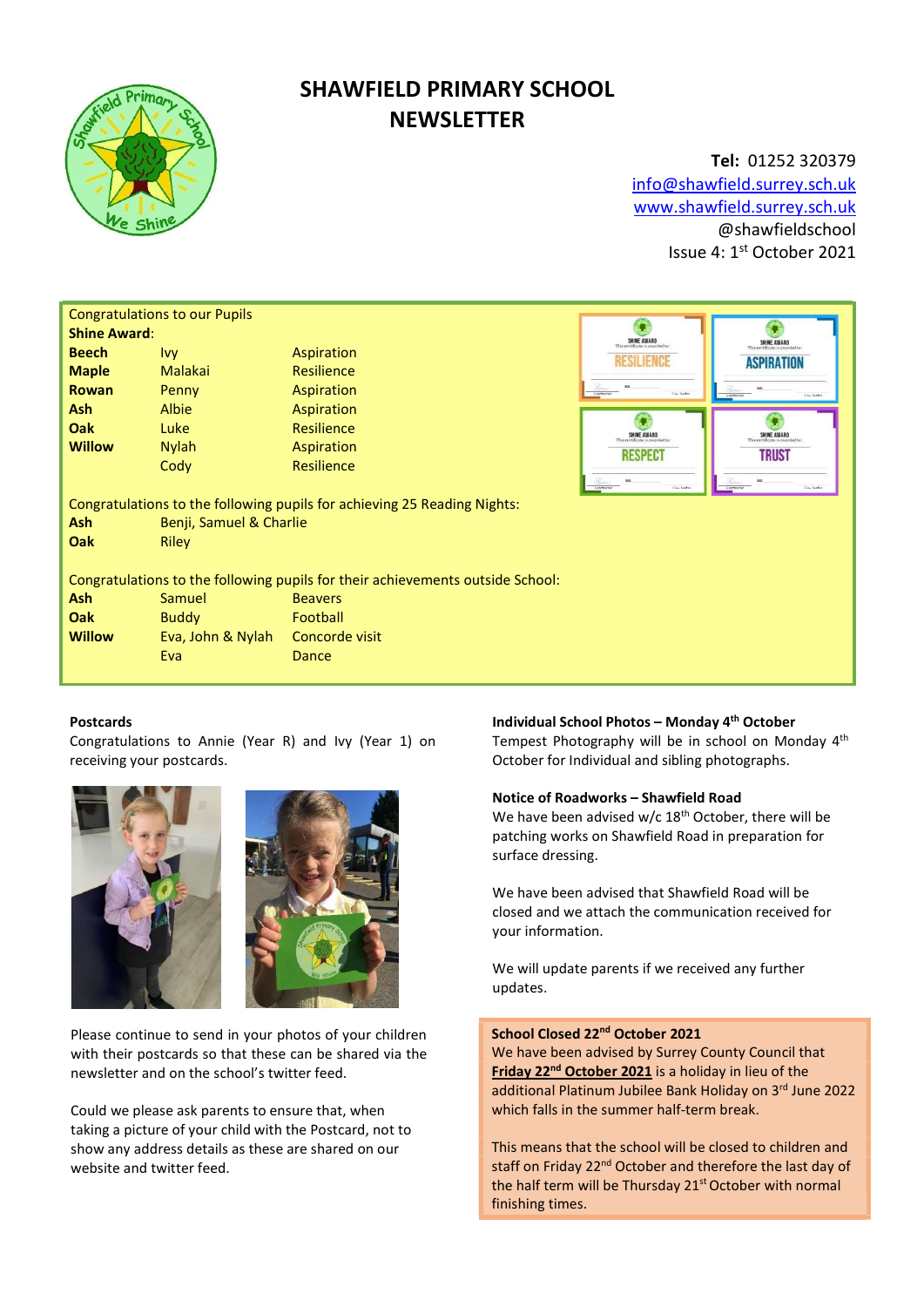## Flu Immunisation –  $15<sup>th</sup>$  October 2021

Can you please ensure that the e-consent form is completed by 4pm on Thursday 7<sup>th</sup> October 2021 if you wish for your child to receive their nasal flu vaccination on the 15<sup>th</sup> October (parentmail sent out).

# Tuesday 5<sup>th</sup> October

## 6.30pm to 8.30pm - Full Governing Body meeting.

These meetings are open if anyone wishes to attend as an observer. If you would like to attend, please email the Clerk on clerk@shawfield.surrey.sch.uk so adequate seating can be arranged.

#### Open Mornings/Afternoons

Please find below the dates of our open mornings/afternoons for parents whose children are due to start primary school in September 2022. These visits give prospective parents the opportunity to have a tour of all the classrooms and an informal talk from myself about Shawfield.

| Tuesday 5 <sup>th</sup> October       |      | 10am (fully booked) |
|---------------------------------------|------|---------------------|
| Tuesday 12 <sup>th</sup> October      |      | 10am (fully booked) |
| Wednesday 20 <sup>th</sup> October    | 2pm  |                     |
| Thursday 21 <sup>st</sup> October     |      | 10am (fully booked) |
| Thursday 21 <sup>st</sup> October     |      | 2pm (fully booked)  |
| Tuesday 9 <sup>th</sup> November      | 10am |                     |
| Monday 15 <sup>th</sup> November      |      | 10am (fully booked) |
| Tuesday 23rd November                 | 10am |                     |
| Thursday 6 <sup>th</sup> January 2022 | 10am |                     |

If you or you have any family or friends who have children due to start school next year and would be interested in viewing the school, please contact the school office on 01252 320379 to book one of the dates above.

#### Harvest Festival – 8th October 2021

We will be holding our Harvest Festival on Friday 8<sup>th</sup> October and again we will be supporting the Farnham Foodbank. Receiving donations from schools goes a long way to ensure that they can continue to feed those in the local community who are in crisis, especially in these unprecedented times.

We would very much appreciate any non-perishable food items or toiletries but in particular, they have asked if Shawfield could collect the following items:

- Tinned Potatoes
- Instant Noodles
- Angel Delight

Please send your child in with any donations on the morning of the 8<sup>th</sup> October.

#### Christmas Cards

We are pleased to advise that the children have been designing their own Christmas Cards this year through a company called Cauliflower Cards.

Over the last couple of weeks your child has been designing their own Christmas Card which they will be bringing home together with an order form.

Once you receive the order form and design, please visit https://xmas.cauliflowergroup.co.uk and follow the instructions to order. Orders can only be placed online.

Once ordered please return your order form and design to school no later than Monday 11<sup>th</sup> October as Cauliflower cards will be collecting all the designs the next day. (Please note the cards cannot be ordered unless you return the order form and design). You are also able to order Mugs, wrapping paper, gift tags or spiral bound books. Commission from the sales will go towards fundraising for the school.

#### Morrisons Good to Grow Scheme Vouchers

The school has registered to accept the Morrisons Good to Grow Scheme Vouchers and we would love it if you could support us.

For every £10 you spend (in store or online) at Morrisons, you'll get a Grow Token to help Shawfield get everything we need to get growing. Download the MyMorrisons app today to start collecting Grow Tokens and choose Shawfield as the school you would like to donate them to.

We will be able to exchange their Grow Tokens for FREE gardening equipment to help get children growing.

#### School Library – Amazon Wish List

Just to remind you all that we are continuing with our Amazon Wish List which is a great way of supporting the school. So far, we have received around £600 worth of books.

We will continue to add to the Wish List over time. All books donated will be given a 'bookplate' from families and added to the school library.

https://www.amazon.co.uk/hz/wishlist/ls/2QWOGKXP8J WT5?ref =wl\_share

#### School Lunch Menu

Please find attached the lunch menu for week commencing 4th October (Week 3).

### Confirmed INSET Dates 2021-2022

We are pleased to announce the remaining INSET dates for this academic year:

Monday 21<sup>st</sup> February 2022 Friday 22nd July 2022

Yours sincerely,

Woran

Mr Stephen Corcoran Headteacher

#### Coming Home Today:

- SuperThings (Toy sample Years R-2 only)
- Raring to Go magazine (all years)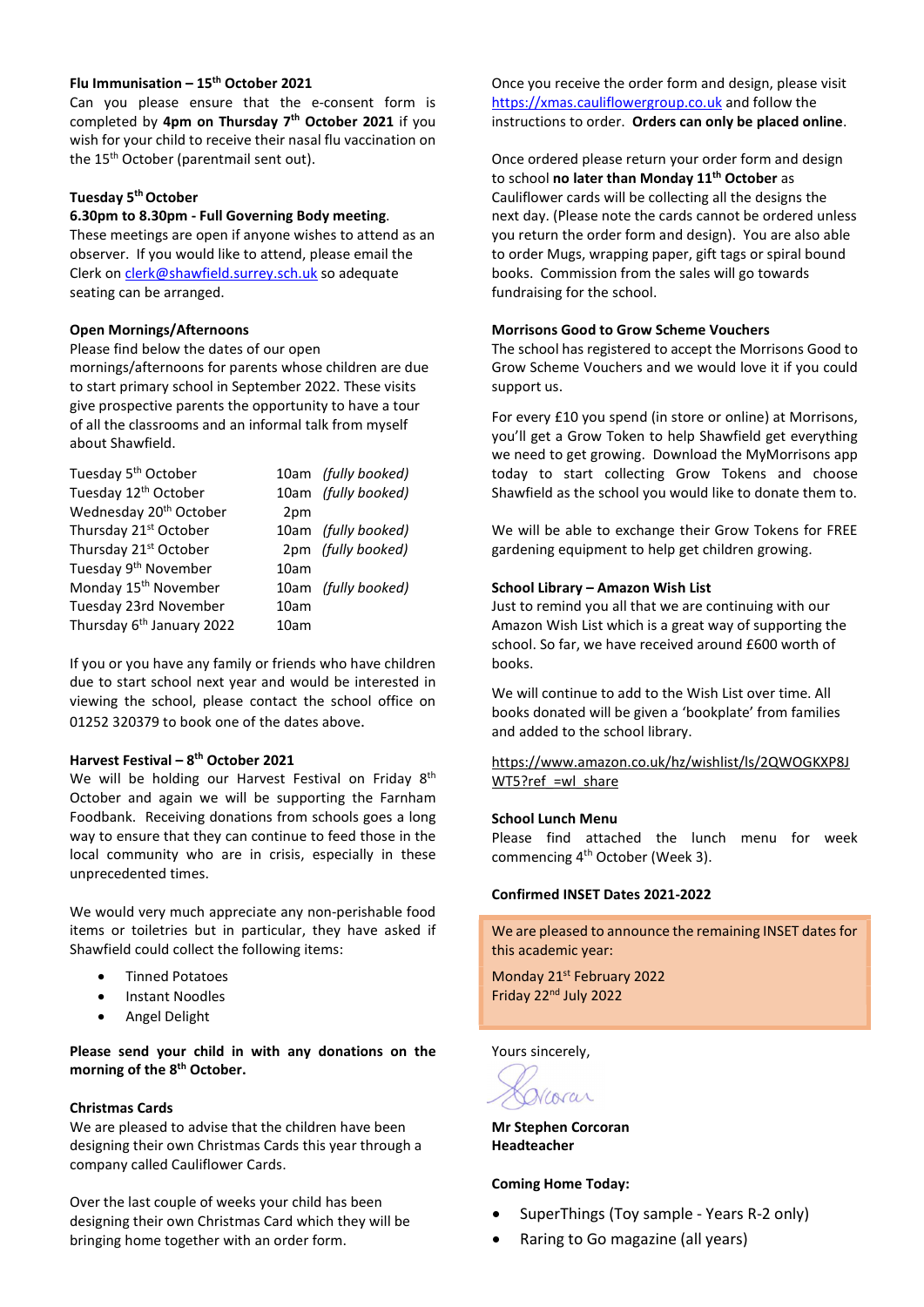## SSA News

The Shawfield School Association (SSA) is holding its next meeting on 13th October 2021 at 7pm.



The meeting will be held via TEAMS and invites both Parents and Teachers to meet, plan school events and fundraising activities.

There are many things the SSA do to help raise funds, but we need your support.

If you would like to join us at our next meeting, please let the school office know and they will issue you with the TEAMS link.

There are no expectations when you attend. However, we would be grateful if you could tell others about the activities we discuss and spread the news. We do hope to meet in person again soon.

Please also visit and follow our Facebook site or all the latest news https://www.facebook.com/Shawfield and visit the SHAWFIELD PRIMARY SCHOOL - SSA (PTA) web page.

John Tonks Chairman Shawfield School Association (SSA)

Community News

## Surrey County Council Family Learning - Courses

Please be aware of the following courses being for parents. For further details, please go to our webpage www.surreycc.gov.uk/familylearning to view the individual October courses shown below.

## Courses for Parents who speak English as an additional language

Read with your child (EAL) workshop Friday 8th October 1-2.30pm

Raising Bilingual children EAL workshop Friday 15th October 1-2.30pm

Applying for a primary school place EAL workshop Friday 22nd October 1-2.30pm

# Storytelling fun and half term activities

Gruffalo Storytelling workshop (4-7 yrs) Saturday 2nd October 10-11.30am

The Hungry Caterpillar Storytelling workshop (2-4 yrs) Saturday 9th October 10-11.30am

Fun activities for half term (3 &4 yrs olds) workshop Friday 22nd October 10-11.30am

The Gruffalo storytelling workshop (4-7 yrs) Wednesday 27th October10.30am-12pm

The Gruffalo storytelling workshop (4-7 yrs) Wednesday 27th October1.30-3pm

Elmer Storytelling workshop (2-4 yrs) Saturday 30th October 10-11.30am

## Courses for family wellbeing and cookery

Yoga for Anxiety 3 week course Tuesday 5th - 19th October 10-11.30am

Family Yoga (5-10 yrs) 3 week course Wednesday 6th-20th October 4.30-5.30pm

Yoga for Resilience 3 week course Thursday 7th-21st October 10-11.30am

Soups and Bread 2 week course Thursday 14th -21st October 10-11.30am

## Parenting Courses

Explore Behaviour Strategies 2 week course Thursday 7th-14th October 1-2.30pm

Explore Behaviour Strategies 2 week course Thursday 14th-21st October 7.30-9pm